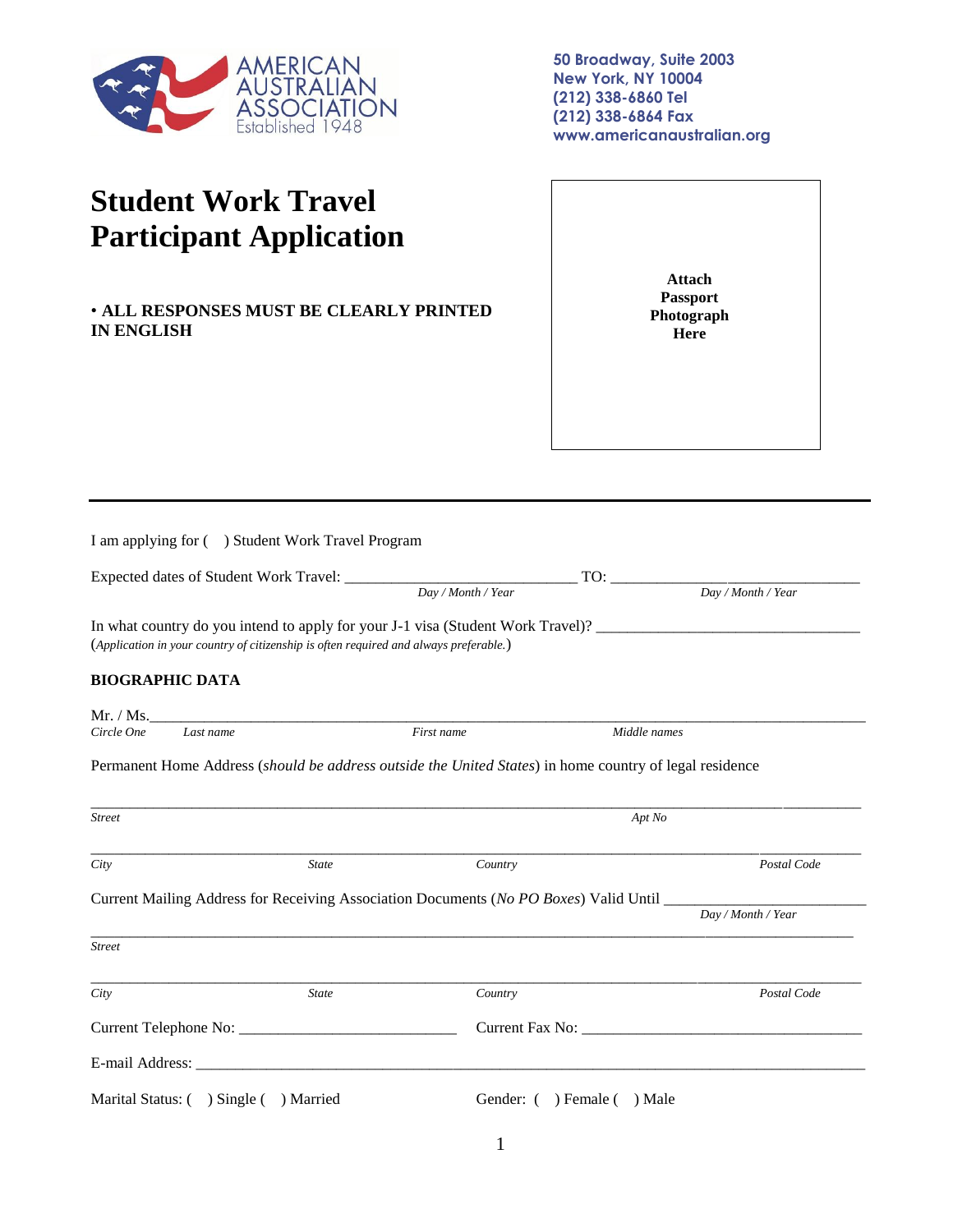| Day / Month / Year                                                                                                                      |  | Country of Birth: __________                 |                                      |  |                  |
|-----------------------------------------------------------------------------------------------------------------------------------------|--|----------------------------------------------|--------------------------------------|--|------------------|
|                                                                                                                                         |  | Day / Month / Year                           |                                      |  |                  |
|                                                                                                                                         |  |                                              |                                      |  |                  |
| <b>Emergency Contact Person:</b>                                                                                                        |  |                                              |                                      |  |                  |
|                                                                                                                                         |  |                                              |                                      |  |                  |
|                                                                                                                                         |  |                                              |                                      |  | <b>EDUCATION</b> |
| Are you currently enrolled as a student? $($ $)$ Yes $($ $)$ No                                                                         |  |                                              |                                      |  |                  |
| If Yes - please complete below and attached proof of enrollment to application:                                                         |  |                                              |                                      |  |                  |
| <b>Name and Location</b><br><b>Start and End Dates of</b><br>of Educational Facility<br><b>Study (Month / Year)</b>                     |  | <b>Major Field(s)</b><br>of Study            | Degree or<br><b>Certificate Name</b> |  |                  |
| If No, please complete below and attach proof of graduation and academic transcript:<br><b>Name and Location</b>                        |  | <b>Graduation Date</b>                       | <b>Degree Obtained</b>               |  |                  |
| of Educational Facility                                                                                                                 |  | (Day / Month / Year)                         |                                      |  |                  |
| <b>PRIOR WORK EXPERIENCE</b><br>(Last 3 years -start with the most recent and list backwards)<br><b>Name and Address</b><br>of Employer |  | <b>Start and End Dates</b><br>(Month / Year) | <b>Job Title or Position</b>         |  |                  |
|                                                                                                                                         |  |                                              |                                      |  |                  |
| Please attach an additional sheet if necessary.                                                                                         |  |                                              |                                      |  |                  |
| PROSPECTIVE US EMPLOYER DETAILS                                                                                                         |  |                                              |                                      |  |                  |
| Have you already lined up employment in the United States? () Yes () No<br>If Yes, please complete the following:                       |  |                                              |                                      |  |                  |
|                                                                                                                                         |  |                                              |                                      |  |                  |
|                                                                                                                                         |  |                                              |                                      |  |                  |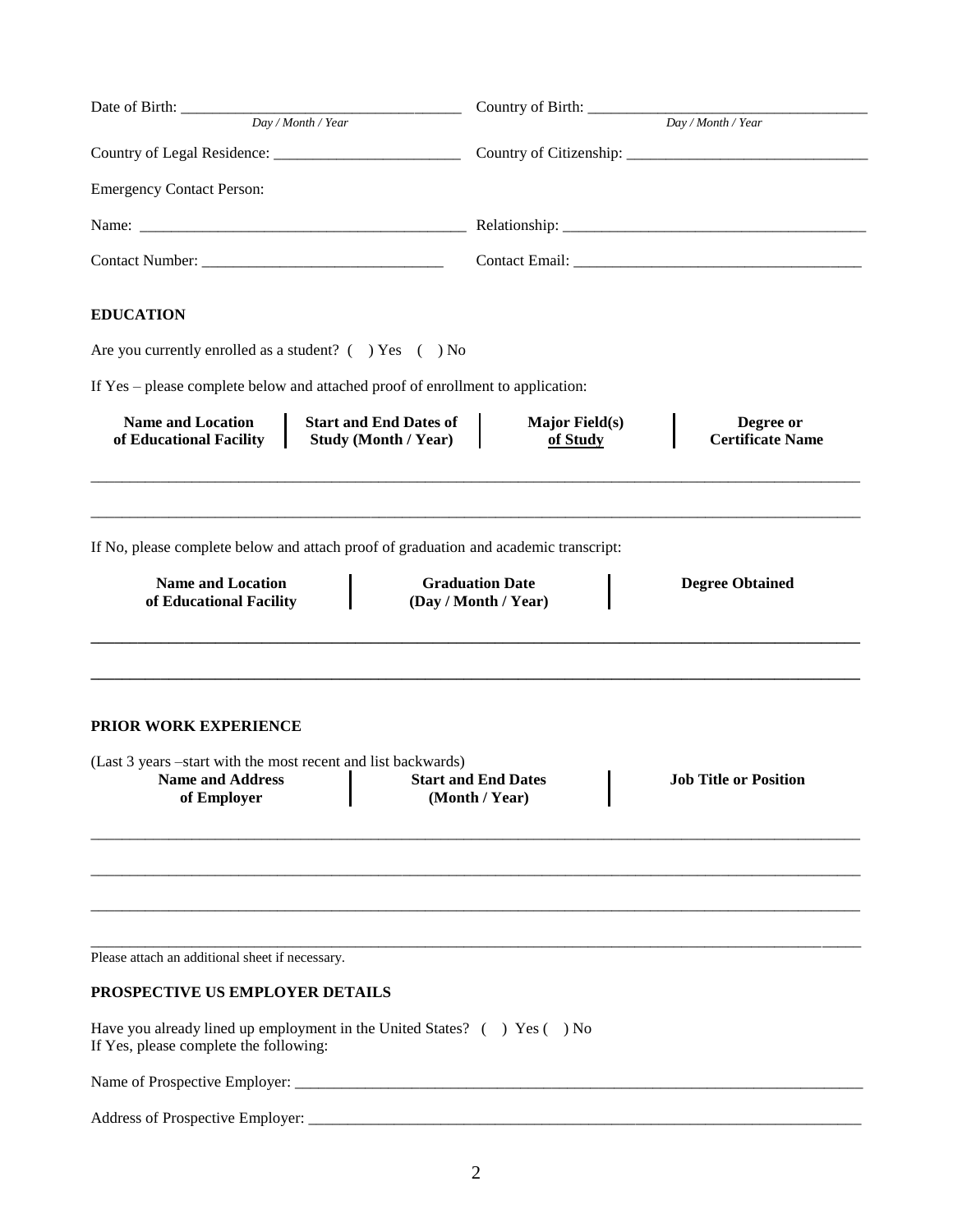Name and Title of Contact: \_\_\_\_\_\_\_\_\_\_\_\_\_\_\_\_\_\_\_\_\_\_\_\_\_\_\_\_\_\_\_\_\_\_\_\_\_\_\_\_\_\_\_\_\_\_\_\_\_\_\_\_\_\_\_\_\_\_\_\_\_\_\_\_\_\_\_\_\_\_\_\_\_\_\_\_\_

Contact's Number: \_\_\_\_\_\_\_\_\_\_\_\_\_\_\_\_\_\_\_\_\_\_\_\_\_\_\_\_\_\_ Email: \_\_\_\_\_\_\_\_\_\_\_\_\_\_\_\_\_\_\_\_\_\_\_\_\_\_\_\_\_\_\_\_\_\_\_\_\_\_\_\_\_\_\_\_

\*\*\* Please note that you have 10 days after your arrival date in the US to find your own employment. It is a requirement of your visa conditions that the AAA is notified of new employer details within this time period.

\_\_\_\_\_\_\_\_\_\_\_\_\_\_\_\_\_\_\_\_\_\_\_\_\_\_\_\_\_\_\_\_\_\_\_\_\_\_\_\_\_\_\_\_\_\_\_\_\_\_\_\_\_\_\_\_\_\_\_\_\_\_\_\_\_\_\_\_\_\_\_\_\_\_\_\_\_\_\_\_\_\_\_\_\_\_\_\_\_\_\_\_\_\_\_\_\_\_\_

\_\_\_\_\_\_\_\_\_\_\_\_\_\_\_\_\_\_\_\_\_\_\_\_\_\_\_\_\_\_\_\_\_\_\_\_\_\_\_\_\_\_\_\_\_\_\_\_\_\_\_\_\_\_\_\_\_\_\_\_\_\_\_\_\_\_\_\_\_\_\_\_\_\_\_\_\_\_\_\_\_\_\_\_\_\_\_\_\_\_\_\_\_\_\_\_\_\_\_

\_\_\_\_\_\_\_\_\_\_\_\_\_\_\_\_\_\_\_\_\_\_\_\_\_\_\_\_\_\_\_\_\_\_\_\_\_\_\_\_\_\_\_\_\_\_\_\_\_\_\_\_\_\_\_\_\_\_\_\_\_\_\_\_\_\_\_\_\_\_\_\_\_\_\_\_\_\_\_\_\_\_\_\_\_\_\_\_\_\_\_\_\_\_\_\_\_\_\_

\_\_\_\_\_\_\_\_\_\_\_\_\_\_\_\_\_\_\_\_\_\_\_\_\_\_\_\_\_\_\_\_\_\_\_\_\_\_\_\_\_\_\_\_\_\_\_\_\_\_\_\_\_\_\_\_\_\_\_\_\_\_\_\_\_\_\_\_\_\_\_\_\_\_\_\_\_\_\_\_\_\_\_\_\_\_\_\_\_\_\_\_\_\_\_\_\_\_\_

Please describe any source of income or financial support you can rely upon to cover your expenses that may exceed the income provided to you by your prospective employer:

## **US VISA INFORMATION**

| Have you previously visited the United States on a J-1 visa? ( $\rightarrow$ No ( $\rightarrow$ Yes<br>1)<br>If yes, provide the name of the sponsor(s), program number(s), purpose of visit and dates of entry and exit (include both |  |                                                                                                                                                                                                                                                                                                                                                                                                                                                                                                                                                                                                                                                                                                                                                                                                                         |  |  |  |
|----------------------------------------------------------------------------------------------------------------------------------------------------------------------------------------------------------------------------------------|--|-------------------------------------------------------------------------------------------------------------------------------------------------------------------------------------------------------------------------------------------------------------------------------------------------------------------------------------------------------------------------------------------------------------------------------------------------------------------------------------------------------------------------------------------------------------------------------------------------------------------------------------------------------------------------------------------------------------------------------------------------------------------------------------------------------------------------|--|--|--|
|                                                                                                                                                                                                                                        |  |                                                                                                                                                                                                                                                                                                                                                                                                                                                                                                                                                                                                                                                                                                                                                                                                                         |  |  |  |
| If yes, please complete:                                                                                                                                                                                                               |  |                                                                                                                                                                                                                                                                                                                                                                                                                                                                                                                                                                                                                                                                                                                                                                                                                         |  |  |  |
|                                                                                                                                                                                                                                        |  |                                                                                                                                                                                                                                                                                                                                                                                                                                                                                                                                                                                                                                                                                                                                                                                                                         |  |  |  |
|                                                                                                                                                                                                                                        |  |                                                                                                                                                                                                                                                                                                                                                                                                                                                                                                                                                                                                                                                                                                                                                                                                                         |  |  |  |
|                                                                                                                                                                                                                                        |  |                                                                                                                                                                                                                                                                                                                                                                                                                                                                                                                                                                                                                                                                                                                                                                                                                         |  |  |  |
|                                                                                                                                                                                                                                        |  |                                                                                                                                                                                                                                                                                                                                                                                                                                                                                                                                                                                                                                                                                                                                                                                                                         |  |  |  |
|                                                                                                                                                                                                                                        |  |                                                                                                                                                                                                                                                                                                                                                                                                                                                                                                                                                                                                                                                                                                                                                                                                                         |  |  |  |
|                                                                                                                                                                                                                                        |  | Day / Month / Year                                                                                                                                                                                                                                                                                                                                                                                                                                                                                                                                                                                                                                                                                                                                                                                                      |  |  |  |
|                                                                                                                                                                                                                                        |  | $\overline{Day/Month}$ / Year                                                                                                                                                                                                                                                                                                                                                                                                                                                                                                                                                                                                                                                                                                                                                                                           |  |  |  |
| If Yes, please list details:                                                                                                                                                                                                           |  |                                                                                                                                                                                                                                                                                                                                                                                                                                                                                                                                                                                                                                                                                                                                                                                                                         |  |  |  |
|                                                                                                                                                                                                                                        |  | Are you currently in, or have you in the last twelve months visited, the United States? ( $\rightarrow$ No ( $\rightarrow$ Yes<br>States, you must attach a photocopy of your I-94 card, both front and back. Do not send the original. We will not<br>consider this application until this material is provided.)<br>Have you ever applied for an employment-authorized visa to enter the United States? ( $\rightarrow$ No ( $\rightarrow$ Yes<br>Have you ever been refused a visa to enter the United States? ( $\rightarrow$ No ( $\rightarrow$ Yes<br>If Yes, provide the following information: Type of Visa: _______________________ Date of Refusal: ____________<br>Date of most recent entry to United States subsequent to Visa Refusal:<br>Have you ever been convicted of a crime? $($ $)$ No $($ $)$ Yes |  |  |  |

\_\_\_\_\_\_\_\_\_\_\_\_\_\_\_\_\_\_\_\_\_\_\_\_\_\_\_\_\_\_\_\_\_\_\_\_\_\_\_\_\_\_\_\_\_\_\_\_\_\_\_\_\_\_\_\_\_\_\_\_\_\_\_\_\_\_\_\_\_\_\_\_\_\_\_\_\_\_\_\_\_\_\_\_\_\_\_\_\_\_\_\_\_\_\_\_